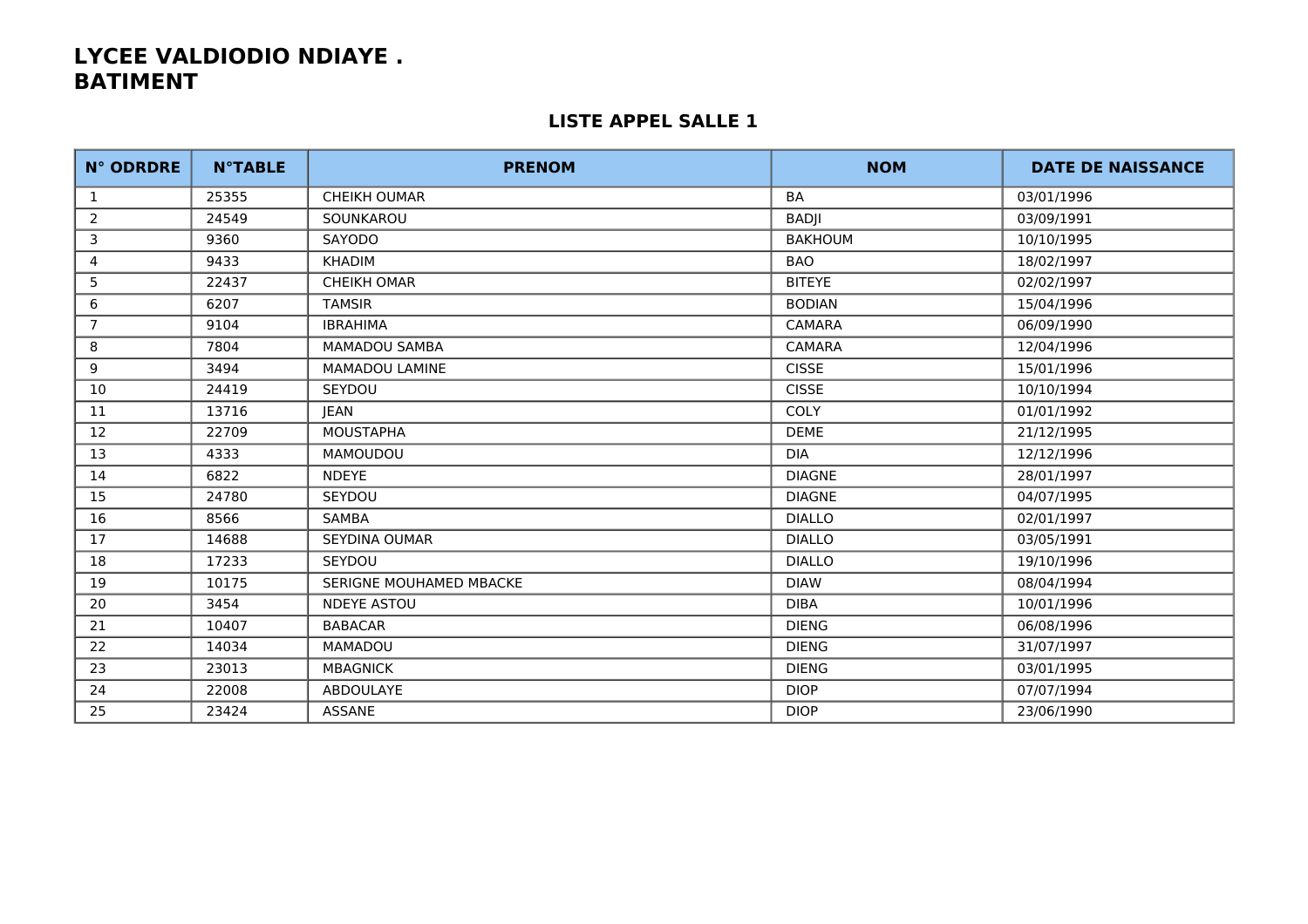| <b>N° ODRDRE</b> | <b>N°TABLE</b> | <b>PRENOM</b>         | <b>NOM</b>   | <b>DATE DE NAISSANCE</b> |
|------------------|----------------|-----------------------|--------------|--------------------------|
| 26               | 11933          | <b>CHEIKH</b>         | <b>DIOP</b>  | 12/04/1995               |
| 27               | 4580           | <b>FALLOU</b>         | <b>DIOP</b>  | 13/08/1995               |
| 28               | 12797          | <b>IBRAHIMA</b>       | <b>DIOP</b>  | 01/01/1992               |
| 29               | 19004          | <b>MAMADOU</b>        | <b>DIOP</b>  | 25/01/1995               |
| 30               | 8618           | MBAYE                 | <b>DIOP</b>  | 05/03/1996               |
| 31               | 25886          | <b>MOR TALLA</b>      | <b>DIOP</b>  | 10/10/1989               |
| 32               | 12647          | SALIOU                | <b>DIOP</b>  | 11/11/1995               |
| 33               | 25996          | ABDALLAH              | <b>DIOUF</b> | 05/06/1997               |
| 34               | 22650          | ABDOU                 | <b>DIOUF</b> | 09/05/1991               |
| 35               | 3578           | ABDOULAYE             | <b>DIOUF</b> | 08/11/1995               |
| 36               | 11416          | ABDOURAHMANE          | <b>DIOUF</b> | 17/02/1994               |
| 37               | 9713           | <b>ALIOUNE BADARA</b> | <b>DIOUF</b> | 17/01/1996               |
| 38               | 10668          | AMATH                 | <b>DIOUF</b> | 02/03/1996               |
| 39               | 21296          | AMATH                 | <b>DIOUF</b> | 26/10/1995               |
| 40               | 26248          | ASSANE                | <b>DIOUF</b> | 10/10/1993               |
| 41               | 21910          | <b>DIOGOYE</b>        | <b>DIOUF</b> | 20/03/1995               |
| 42               | 5599           | <b>GERARD SADAKH</b>  | <b>DIOUF</b> | 08/10/1996               |
| 43               | 17172          | JEAN PIERRE MAD       | <b>DIOUF</b> | 10/06/1995               |
| 44               | 8672           | <b>MOHAMED</b>        | <b>DIOUF</b> | 10/08/1992               |
| 45               | 16233          | <b>MOISE</b>          | <b>DIOUF</b> | 11/10/1995               |
| 46               | 21952          | <b>OMAR</b>           | <b>DIOUF</b> | 03/07/1996               |
| 47               | 8965           | <b>OUSMANE</b>        | <b>DIOUF</b> | 07/05/1995               |
| 48               | 11957          | SAMBOU                | <b>DIOUF</b> | 14/02/1994               |
| 49               | 15604          | <b>SEMOU</b>          | <b>DIOUF</b> | 02/01/1997               |
| 50               | 12990          | WALY                  | <b>DIOUF</b> | 25/05/1997               |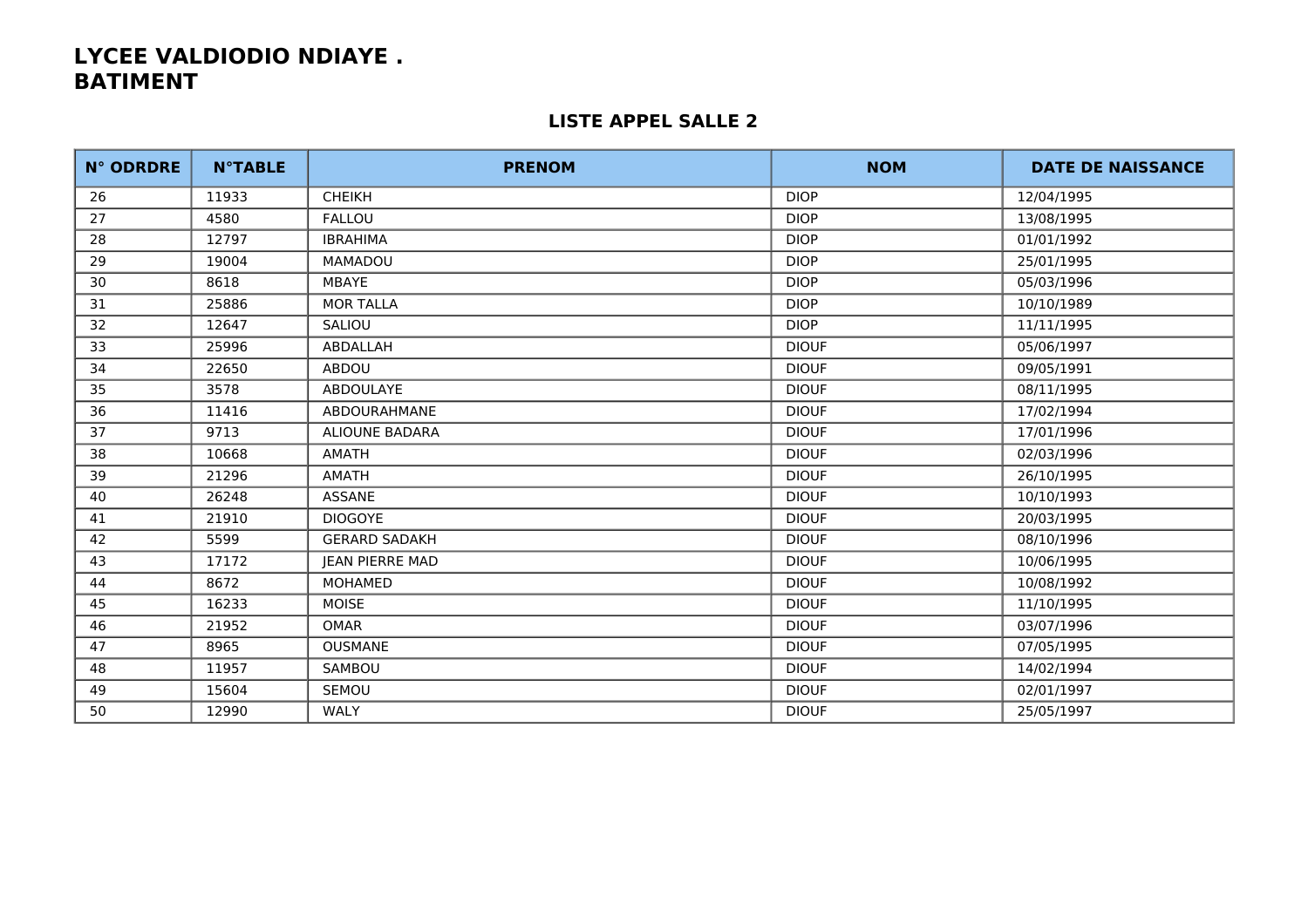| <b>N° ODRDRE</b> | <b>N°TABLE</b> | <b>PRENOM</b>         | <b>NOM</b>      | <b>DATE DE NAISSANCE</b> |
|------------------|----------------|-----------------------|-----------------|--------------------------|
| 51               | 2471           | WALY                  | <b>DIOUF</b>    | 02/09/1993               |
| 52               | 13025          | WALY                  | <b>DIOUF</b>    | 12/04/1997               |
| 53               | 11467          | <b>MAMOUR</b>         | <b>FALL</b>     | 31/12/1994               |
| 54               | 25665          | PAPA DAME             | <b>FALL</b>     | 25/04/1996               |
| 55               | 20823          | ABDOULAYE             | FAYE            | 14/03/1995               |
| 56               | 24767          | <b>CHEIKH</b>         | <b>FAYE</b>     | 01/01/1989               |
| 57               | 20977          | <b>DIATTA</b>         | FAYE            | 31/12/1995               |
| 58               | 25081          | EL HADJI              | <b>FAYE</b>     | 30/09/1994               |
| 59               | 25267          | <b>LATSOUCK</b>       | FAYE            | 04/06/1995               |
| 60               | 20103          | <b>OUSMANE</b>        | FAYE            | 01/02/1997               |
| 61               | 14769          | <b>BAYE AMADOU</b>    | GASSAMA         | 06/04/1995               |
| 62               | 16060          | <b>AROUNA</b>         | GAYE            | 16/03/1996               |
| 63               | 3037           | <b>IBRAHIMA</b>       | GAYE            | 18/01/1995               |
| 64               | 25985          | <b>MAHAWA</b>         | <b>GUEYE</b>    | 17/06/1990               |
| 65               | 25653          | <b>MOUSTAPHA</b>      | KA              | 18/06/1996               |
| 66               | 23280          | LATYR                 | <b>KAMA</b>     | 04/03/1994               |
| 67               | 24812          | MOUHADJOU             | KONATE          | 05/04/1994               |
| 68               | 16884          | <b>OUSMANE</b>        | <b>KONE</b>     | 13/08/1994               |
| 69               | 23932          | <b>MAME</b>           | LEYE            | 03/02/1997               |
| 70               | 7047           | ABDOULAYE             | LO              | 15/05/1995               |
| 71               | 4390           | <b>AROUNA</b>         | <b>MANDIANG</b> | 19/02/1995               |
| 72               | 3738           | <b>CHEIKH SADIBOU</b> | <b>MANE</b>     | 03/05/1995               |
| 73               | 7939           | <b>ALIOU SY</b>       | MBAYE           | 12/03/1997               |
| 74               | 9832           | <b>ALY</b>            | MBAYE           | 21/06/1992               |
| 75               | 8872           | PAPA OMAR             | MBAYE           | 04/04/1994               |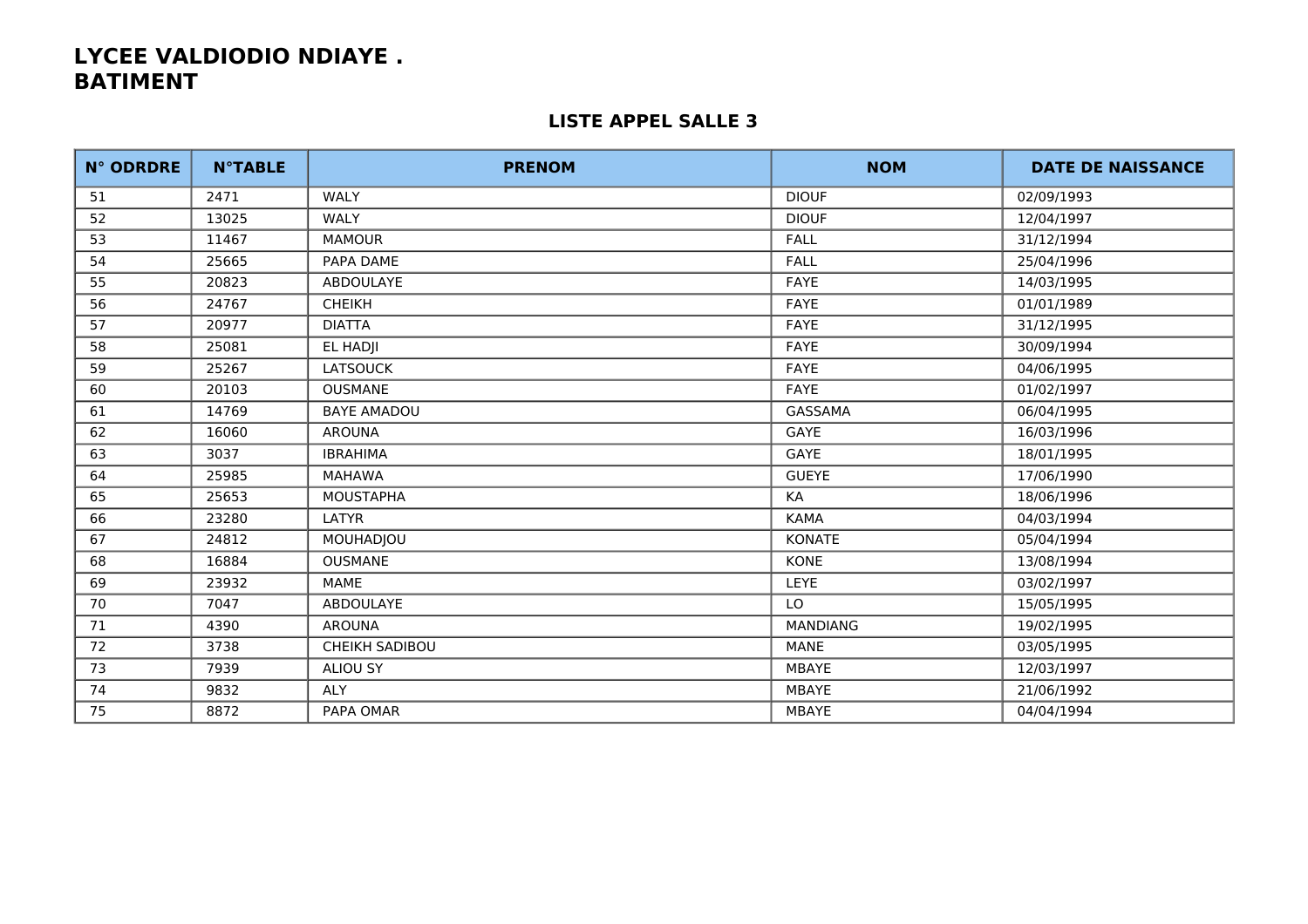| <b>N° ODRDRE</b> | <b>N°TABLE</b> | <b>PRENOM</b>         | <b>NOM</b>     | <b>DATE DE NAISSANCE</b> |
|------------------|----------------|-----------------------|----------------|--------------------------|
| 76               | 16086          | <b>SENY</b>           | <b>MBAYE</b>   | 24/10/1994               |
| 77               | 23417          | <b>BABOU</b>          | <b>MBENGUE</b> | 17/03/1994               |
| 78               | 21705          | MAMADOU               | <b>MBOUP</b>   | 15/10/1995               |
| 79               | 10227          | EL HADJI BABACAR      | <b>NDAO</b>    | 07/05/1994               |
| 80               | 8563           | MAKHMADOU             | <b>NDAO</b>    | 16/08/1995               |
| 81               | 16143          | PAPE MAMADOU          | <b>NDAO</b>    | 19/06/1995               |
| 82               | 2690           | ABDOU                 | <b>NDIAYE</b>  | 03/09/1995               |
| 83               | 8390           | <b>ABDOULAYE</b>      | <b>NDIAYE</b>  | 10/01/1995               |
| 84               | 17744          | <b>AMADOU MAX</b>     | <b>NDIAYE</b>  | 16/11/1996               |
| 85               | 8567           | <b>BIRAM</b>          | <b>NDIAYE</b>  | 25/08/1994               |
| 86               | 12467          | CHEIKHOU              | <b>NDIAYE</b>  | 09/02/1995               |
| 87               | 4512           | MAMADOU               | <b>NDIAYE</b>  | 10/05/1995               |
| 88               | 9348           | <b>MAMADOU</b>        | <b>NDIAYE</b>  | 13/04/1994               |
| 89               | 18754          | <b>MBAGNICK</b>       | <b>NDIAYE</b>  | 02/01/1991               |
| 90               | 26106          | <b>MBAGNICK</b>       | <b>NDIAYE</b>  | 02/01/1991               |
| 91               | 15647          | <b>OUSMANE</b>        | <b>NDIAYE</b>  | 24/12/1995               |
| 92               | 13830          | SALIOU                | <b>NDIAYE</b>  | 17/05/1996               |
| 93               | 2773           | SERIGNE SALIOU MBACKÉ | <b>NDIAYE</b>  | 27/10/1996               |
| 94               | 18918          | YAYA AMY              | <b>NDIAYE</b>  | 05/01/1991               |
| 95               | 7694           | <b>DANE</b>           | <b>NDONG</b>   | 13/02/1996               |
| 96               | 18713          | <b>DIADIE</b>         | <b>NDONG</b>   | 23/08/1996               |
| 97               | 7214           | <b>BIRAME DIBOR</b>   | <b>NDOUR</b>   | 10/05/1996               |
| 98               | 16044          | <b>DEMBA</b>          | <b>NDOUR</b>   | 07/12/1995               |
| 99               | 6612           | MAHAWA SEMOU          | <b>NDOUR</b>   | 15/08/1995               |
| 100              | 8236           | <b>MAMADOU</b>        | <b>NDOUR</b>   | 11/01/1995               |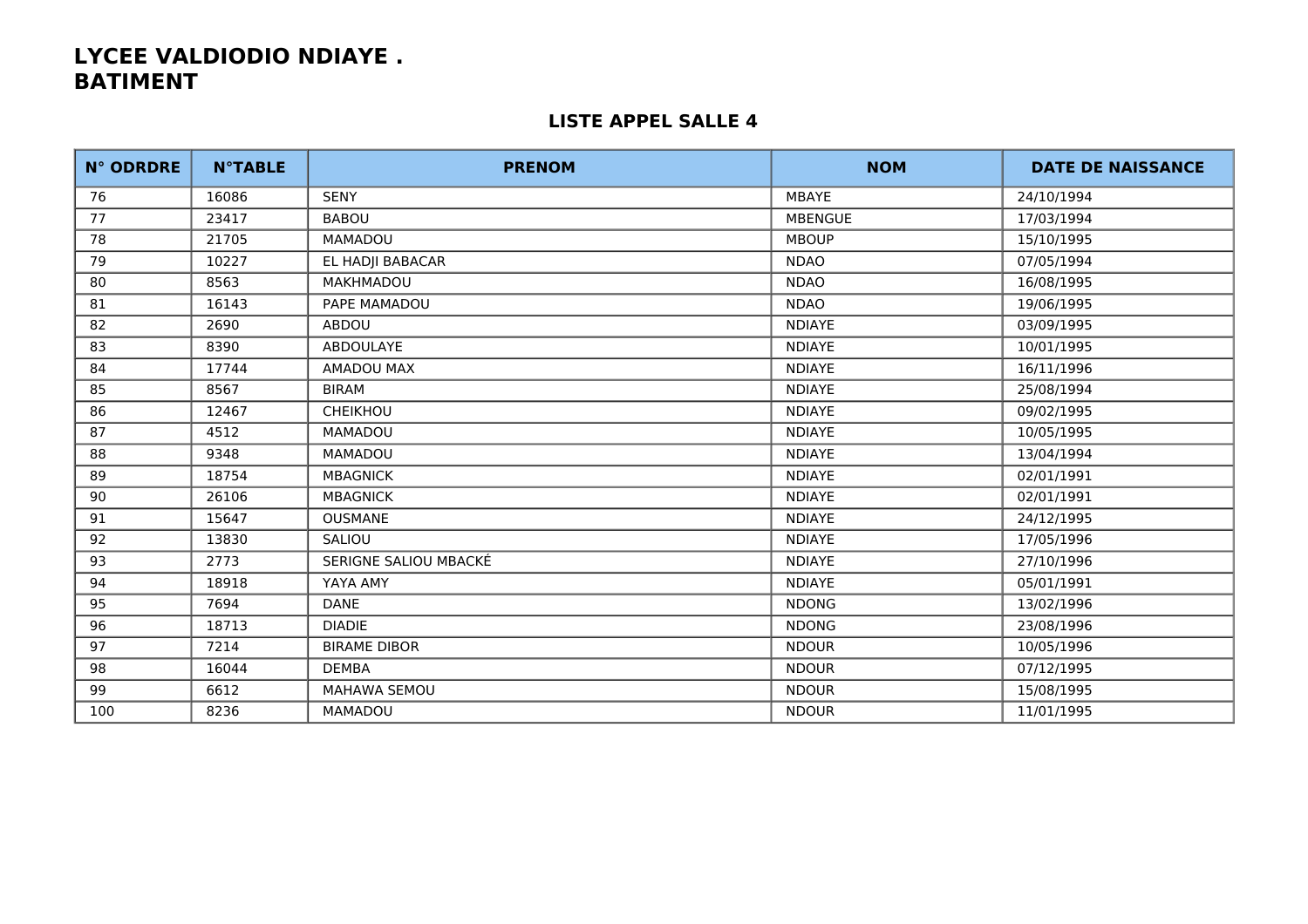| <b>N° ODRDRE</b> | <b>N°TABLE</b> | <b>PRENOM</b>        | <b>NOM</b>      | <b>DATE DE NAISSANCE</b> |
|------------------|----------------|----------------------|-----------------|--------------------------|
| 101              | 23050          | <b>DIOMAYE</b>       | <b>NGOM</b>     | 15/05/1995               |
| 102              | 2270           | <b>BIRAME</b>        | <b>NIANE</b>    | 02/02/1994               |
| 103              | 6362           | PAPA FARY            | SADJI           | 23/06/1990               |
| 104              | 15250          | <b>OUSMANE</b>       | <b>SAGNA</b>    | 07/07/1993               |
| 105              | 17299          | ALASSANE             | <b>SALL</b>     | 14/10/1995               |
| 106              | 14096          | ABDOU                | SAMB            | 21/01/1995               |
| 107              | 21582          | <b>OUMA DIADIA</b>   | SAMBOU          | 12/07/1992               |
| 108              | 26259          | ABDOU                | <b>SANKHARE</b> | 23/10/1997               |
| 109              | 21976          | ADAMA                | <b>SARR</b>     | 08/03/1995               |
| 110              | 24032          | <b>DJIBRIL</b>       | <b>SARR</b>     | 25/01/1996               |
| 111              | 17527          | <b>MAMADOU</b>       | <b>SARR</b>     | 12/01/1995               |
| 112              | 9204           | <b>CHEIKH RABANY</b> | <b>SECK</b>     | 05/02/1995               |
| 113              | 22860          | <b>CHEIKH</b>        | <b>SENE</b>     | 05/06/1995               |
| 114              | 11140          | MAMADOU              | <b>SENE</b>     | 17/05/1995               |
| 115              | 24857          | <b>MOUSSA</b>        | <b>SENE</b>     | 15/04/1995               |
| 116              | 7442           | PAPA WALY            | <b>SENE</b>     | 13/06/1990               |
| 117              | 24855          | THIERNO BIRAHIM      | <b>SENE</b>     | 05/04/1993               |
| 118              | 23390          | AMATH                | <b>SEYDI</b>    | 01/01/1993               |
| 119              | 5838           | MAME ALASSANE        | <b>SOCK</b>     | 18/01/1995               |
| 120              | 25408          | <b>OUMAR</b>         | SOUMANO         | 10/01/1997               |
| 121              | 14256          | <b>GALLO</b>         | SOW             | 13/06/1995               |
| 122              | 24183          | NDÉNÉ                | SÉNE            | 10/05/1996               |
| 123              | 8237           | PAPE DEMBA           | <b>THIAM</b>    | 18/05/1996               |
| 124              | 10609          | ALASSANE             | <b>THIAW</b>    | 10/04/1996               |
| 125              | 15091          | ASSANE               | <b>THIAW</b>    | 21/01/1993               |